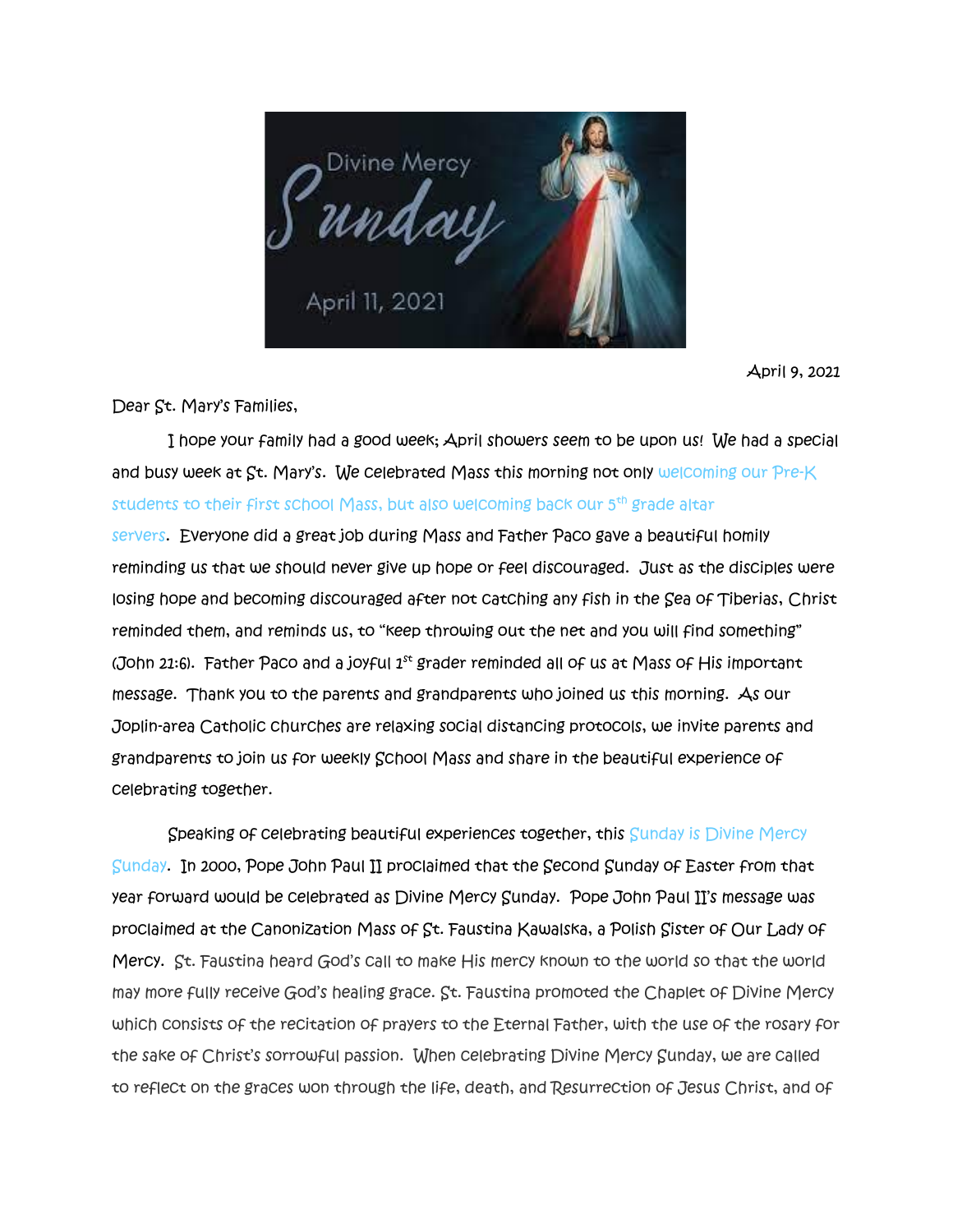## God's mercy for us personally and for the sake of the world. In honor of Divine Mercy Sunday, St. Mary's Parish is hosting a Divine Mercy event following 10:00 a.m. Mass this

weekend. Special guest speaker and songwriter Steve Angrisano will be at St. Mary's to visit with us about Divine Mercy and St. Faustina, tell stories of faith, pray and sing with us, and make us laugh! In addition, Mr. Angrisano will be assisting with the music during 10:00 a.m. Mass. Please join us for this wonderful event!

Attached to this newsletter is registration information for Summer Fun, St. Mary's enriching summer school program. A Summer Fun booklet and actual registration forms will be sent home with your child on Monday. This year three sessions of summer school will be held from June 7<sup>th</sup> until June 24<sup>th</sup> with a special Summer Fun Day Trip on June 29<sup>th</sup>. Summer School classes are held Monday - Thursday and class sizes are limited, so we encourage you to enroll your child as soon as possible so he or she does not miss out on the fun! St. Mary's Summer School classes are open to ALL area students, so your child may invite a friend who may not attend St. Mary's to join him or her in the fun. There is a one-time registration fee for each child (whether they are attending one class or several), and classes are priced at \$80 per fourday class. Several teachers sent home informational flyers home in Communicator Envelopes today about a class they are teaching, and several flyers will be sent home next week. Keep your eyes out for a manilla envelope with Summer Fun information to come home with your child on Monday!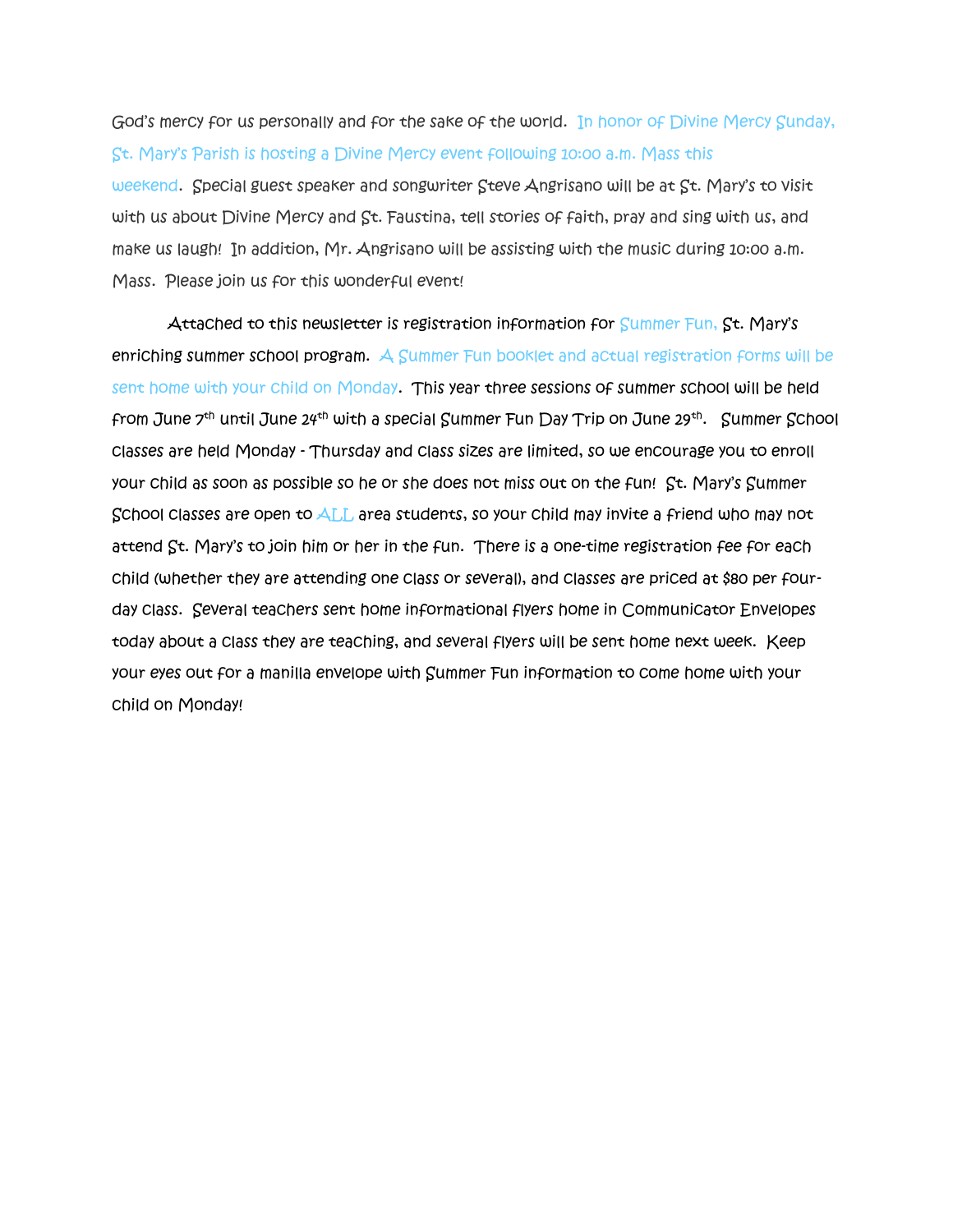

Congratulations to Zachary Cronenwett, Max Finley, and Aailyne Perez-Villa for their recent medal distinction in the annual George Washington Carver Art and Essay Contest. The event was held virtually this year. Max received third place recognition and Zachary and Aailyne received Honorable Mention recongnition. Congratuations!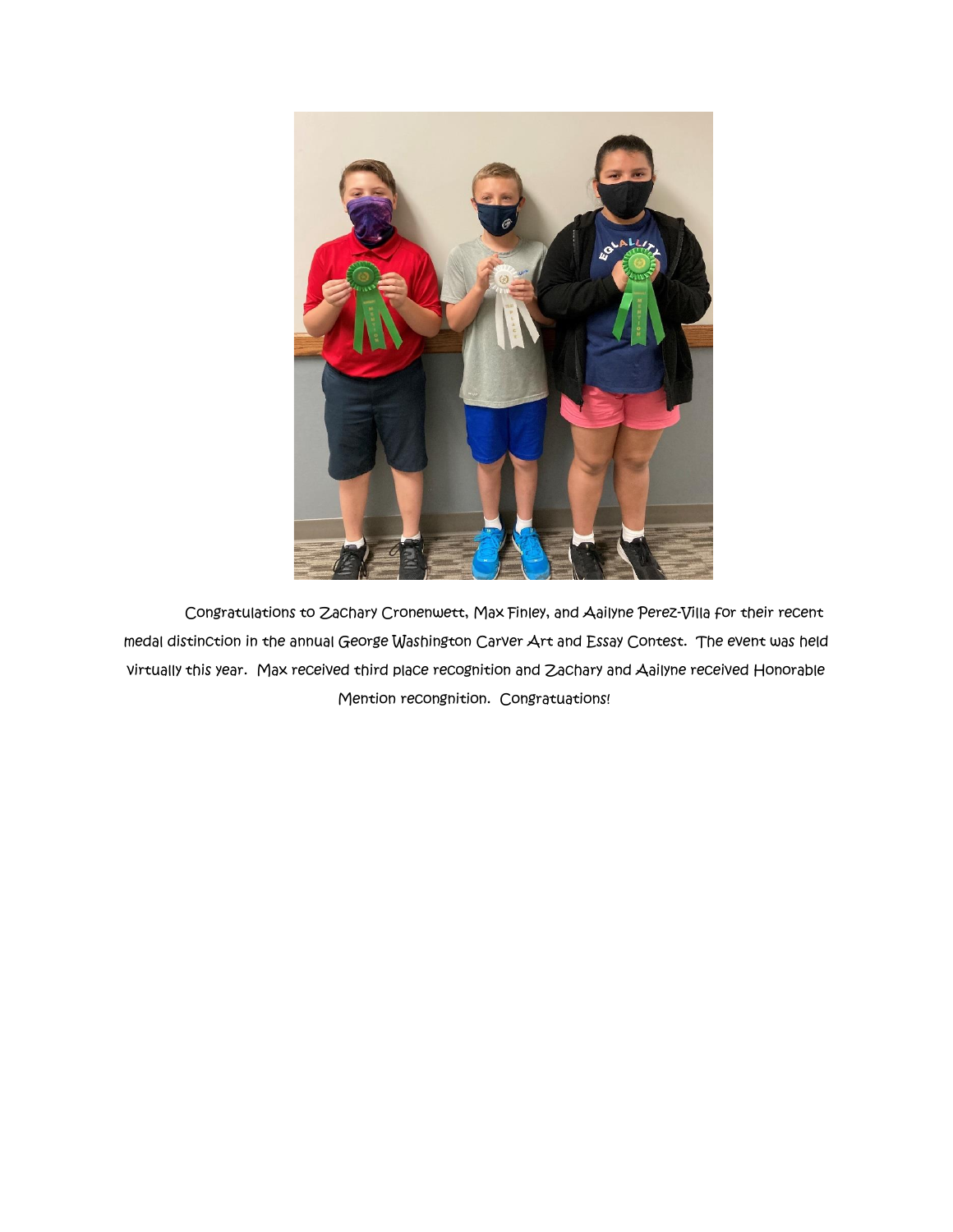

Congratulations to St. Mary's teachers Judy Bashor, Lorrie Estrada, Debi Staton, and Mary Ann Turk who joined other Joplin teachers on Tuesday evening to be recognized as Golden Apple Award nominees. Thank you to the parents and students who nominated these outstanding St. Mary's educators this year!

As we are busy with events and activities during  $4<sup>th</sup>$  quarter, please do not forget to take care of your child's school lunch balance if he or she eats a tray lunch on a regular basis. We have several students with growing lunch debt, and these balances must be paid in full by the end of the school year in order to receive grade cards and other important documents. If you have any questions about your child's lunch balance, please contact Miss Amy in office, she will be happy to help you. St. Mary's has a lunch program ranked in the top 5% of school lunch programs in Missouri and we try hard to provide an affordable, nutritious, and delicious lunch for our school each day. Making sure your child's lunch balance is up to date helps our lunch program pay invoices on time and continue providing a yummy lunch for our students and staff.

For those parents who have St. Mary's students that ride the bus to and from the St. Mary's and St. Peter's/McAuley campuses, please ensure that you are arriving at the St.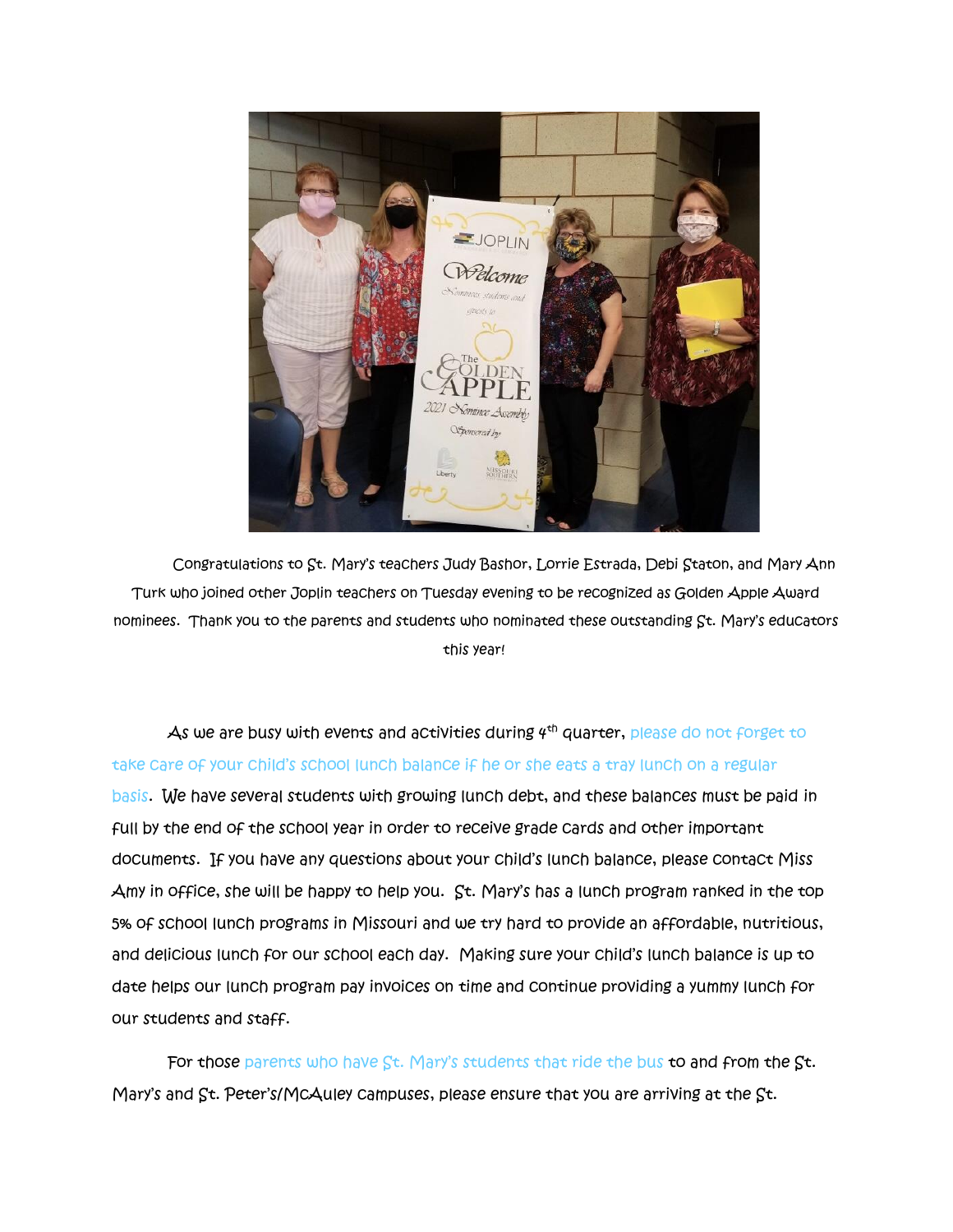Peter's/McAuley campus on time in the morning so the bus can return to St. Mary's in a timely manner. We have a few parents arriving late each morning, which causes our students to arrive very close to the tardy bell at 8:05 a.m. In addition, if your child rides the afternoon bus from St. Mary's to St. Peter's/McAuley, please ensure you are at St. Peter's/McAuley to pick up your child between 3:30 and 3:40 p.m. each day. Thank you for your attention to our bus service guidelines. If your family lives in Webb City or other surrounding town near Webb City and would like your child to ride the school bus next year, please let us know in the office. In previous years JACS has picked up and dropped off students at Sacred Heart Parish in Webb City, and this could be a possibility for the 2021-2022 school year.

Enrollment contracts or the 2021-2022 school year are out! Sister Julie provided information about enrollment, contracts, and fees in a School Messenger message around 5:00 p.m. this evening. Please check your family's primary email for this information (and be sure to check your "junk" email too, just in case). If you have any questions or need any help with enrollment, please let us know.

God bless and take care, Joanne Lown [jlown@jacss.org](mailto:jlown@jacss.org)

## Important Dates to Remember:

| Thursday, April 15th              | Free Dress Day<br>Inter-State Spring Photos!                                                                       |
|-----------------------------------|--------------------------------------------------------------------------------------------------------------------|
| Friday, April 16 <sup>th</sup>    | Full Day of School, dismissal at 3:10 p.m.                                                                         |
| Sunday, April 18 <sup>th</sup>    | First Communion at St. Mary's, 10:00 a.m.                                                                          |
| $W$ ednesday, April 21st          | Pre-K Graduation Photos, 9:00 a.m.                                                                                 |
| $S$ aturday, April $24th$         | <b>JACS Tailgate Annual Auction</b>                                                                                |
| Wednesday, April 28 <sup>th</sup> | $K - 2nd$ Grade Spring Program with Project<br>Fair following, program starts at 6:00 p.m. in<br>St. Mary's Church |